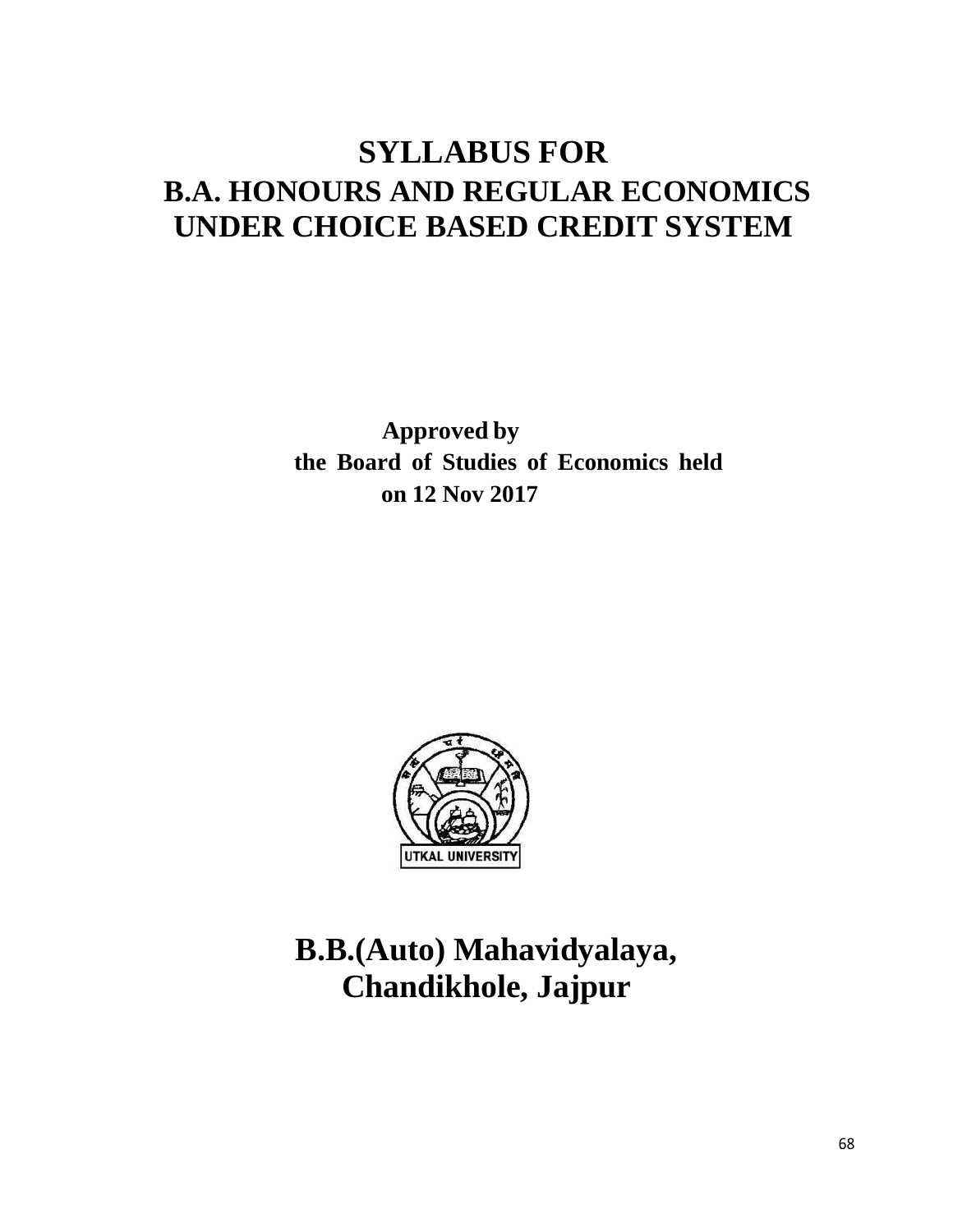# **SYLLABUS FOR B.A. (HONORS) ECONOMICS UNDER CHOICE BASED CREDIT SYSTEM OF UTKAL UNIVERSITY, BHUBANESWAR**

#### **Course Structure for B.A. (Honours) Economics**

There are a total of fourteen economics core courses that students are required to take across six semesters. All the core courses are compulsory. In addition to core courses in economics, a student of B.A. (Honours) Economics will choose four Discipline Specific Elective (DSE) Courses. The DSE Courses are offered in the fifth and sixth semesters and two such courses will be selected by a student from a set of courses specified for each of these semesters (Groups I and II in the attached table). It is recommended that each college should offer at least three DSE Courses in the fifth and sixth semesters to allow the students some minimal element of choice.

Contact Hours: Each course has 5 lectures and 1 tutorial (per group) per week. The size of a tutorial group is 8-10 students.

Note on Course Readings: The nature of several of the courses is such that only selected readings can be specified in advance. Reading lists will be updated and topic-wise readings will be specified at regular intervals, ideally on an annual basis.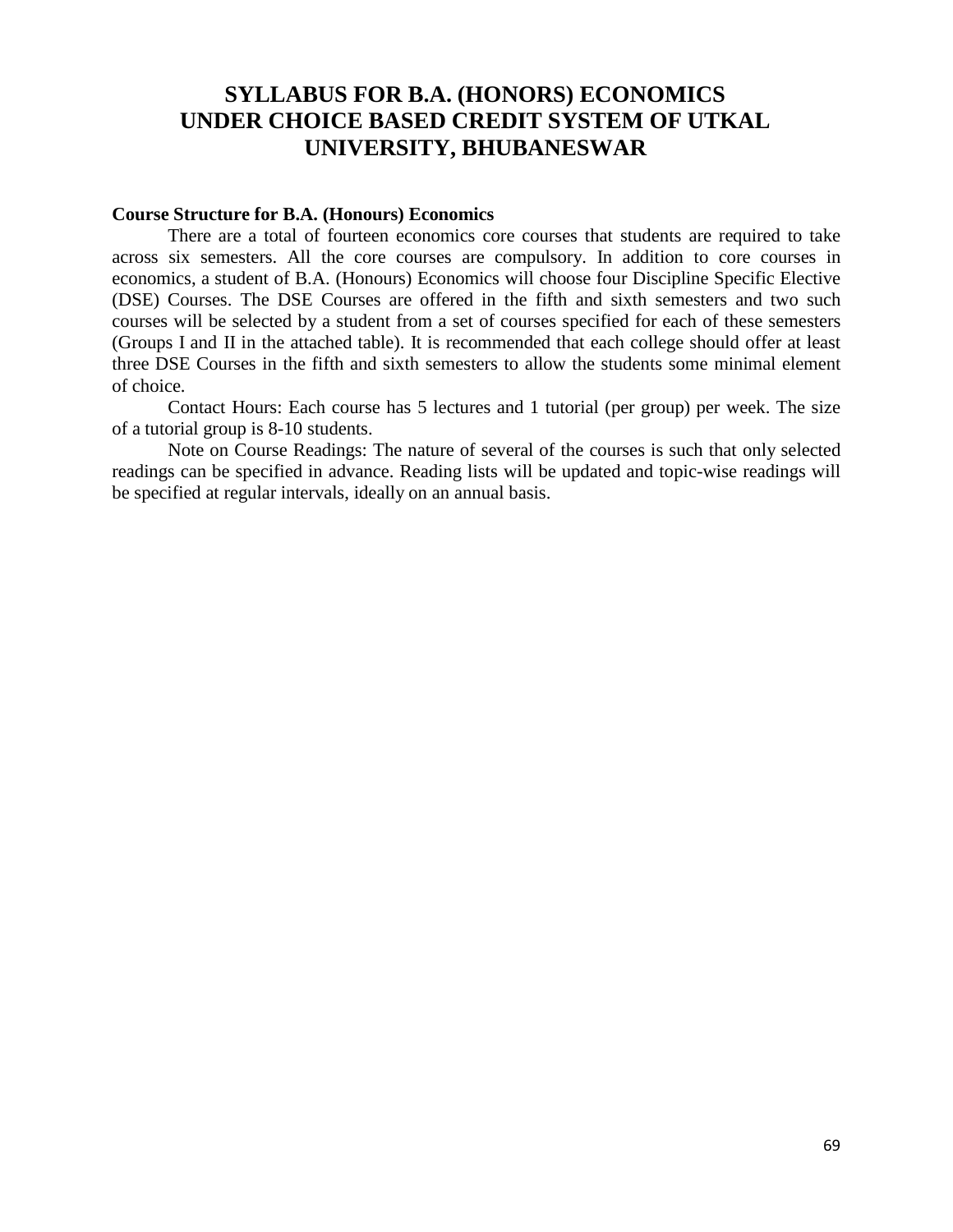# **Course Structure for B.A. (Honours) Economics**

- 1. **Economics Core Course 1**: Introductory Microeconomics
- 2. **Economics Core Course 2**: Mathematical Methods for Economics I
- 3. **AECC I:** Environmental Studies
- 4. Generic Elective Course (**GE**) **I**

#### **Semester III Semester IV**

- 1. **Economics Core Course 5**: Microeconomics I
- 2. **Economics Core Course 6**: Macroeconomics I
- 3. **Economics Core Course 7**: Statistical Methods for Economics
- 4. Skill Enhancement Course (**SEC**) **I**: English
- 5. **GE III**

- 1. **Economics Core Course 11**: Indian Economy I
- 2. **Economics Core Course 12**: Development Economics I
- 3. **Discipline Specific Electives (DSE) Course I**
	- (From List of Group I)
- 4. **Discipline Specific Electives (DSE) Course II** (From List of Group I)

- 1. Economic History of India (1857- 1947)
- 2. Introductory Econometrics
- 3. Odisha Economy
- 4. Research Methodology

## **Skill Enhancement Courses (SEC II)**

- 1. Data Analysis and Computer Application
- 2. Financial Economics

### **Semester I Semester II**

- 1. **Economics Core Course 3**: Introductory Macroeconomics
- 2. **Economics Core Course 4**: Mathematical Methods for Economics II
- 3. **AECC II**: MIL (Odia / AE)
- 4. Generic Elective Course (**GE**) **II**

- 1. **Economics Core Course 8**: Microeconomics II
- 2. **Economics Core Course 9**: Macroeconomics II
- 3. **Economics Core Course 10**: Public Economics
- 4. Skill Enhancement Course (**SEC**) **II-Finance Economics**
- 5. **GE IV**

### **Semester V Semester VI**

- 1. **Economics Core Course 13**: Indian Economy II
- 2. **Economics Core Course 14**: Development Economics II
- 3. **Discipline Specific Electives (DSE) Course III** Dissertation / Project
- 4. **Discipline Specific Electives (DSE) Course IV** (From List of Group II)

## **DSE Group I DSE Group II**

- 1. Environmental Economics
- 2. International Economics
- 3. Agricultural Economics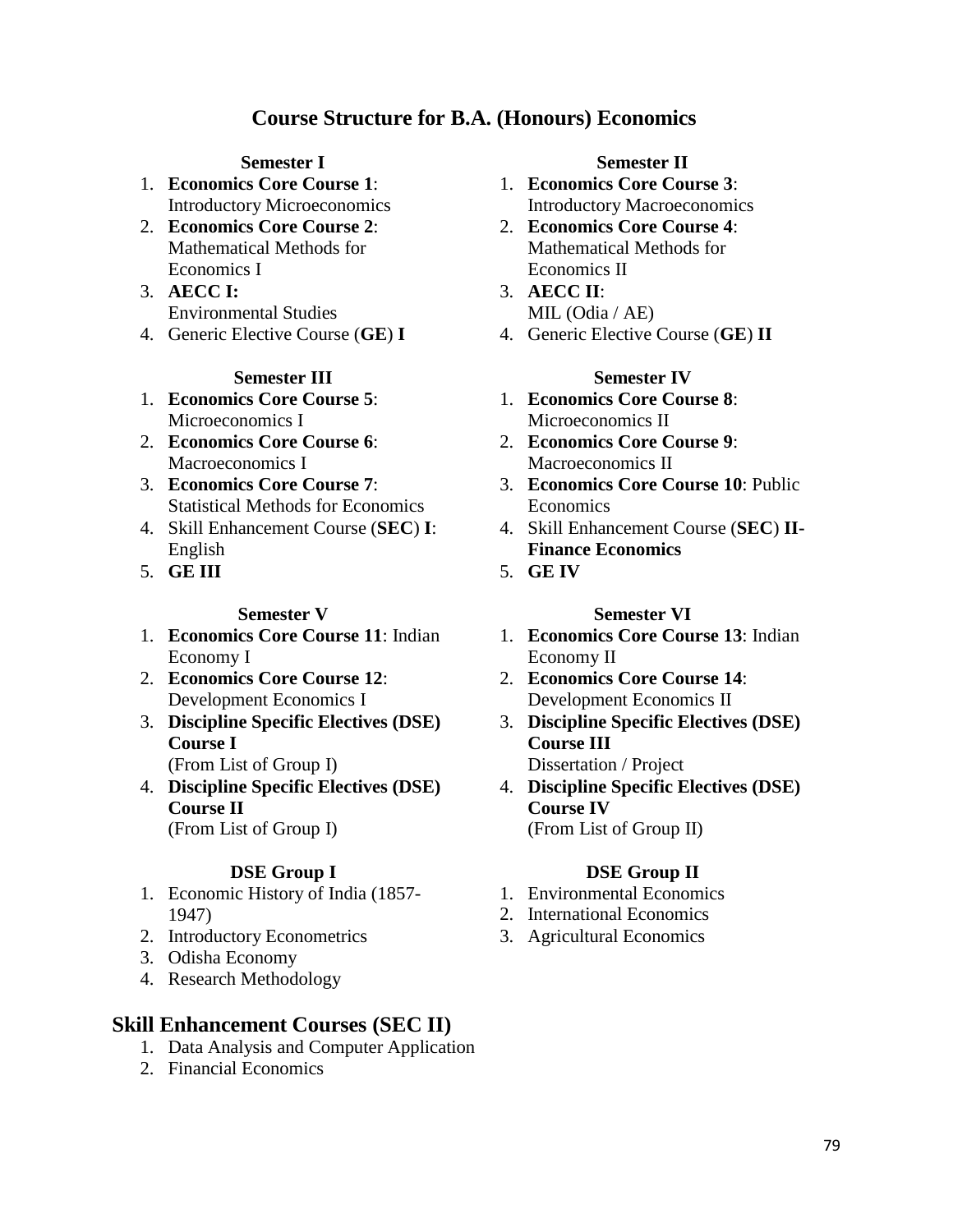# **Syllabus for BA Economics (Regular) Core and Discipline Specific Electives (DSE) Courses**

**Core Economics I**: Principles of Microeconomics I

**Core Economics III**: Principles of Macroeconomics I

# **Discipline Specific Electives I**

One of the following:

- 1. **DSE 1**: Economic Development and Policy in India
- 2. **DSE 2**: Economic History of India 1857-1947

**Semester I Semester II**

**Core Economics II**: Principles of Microeconomics II

**Semester III Semester IV Core Economics IV**: Principles of Macroeconomics II

**Semester V Semester VI Discipline Specific Electives II** One of the following:

- 1. **DSE 3**: Odisha Economy
- 2. **DSE 4**: Money and Banking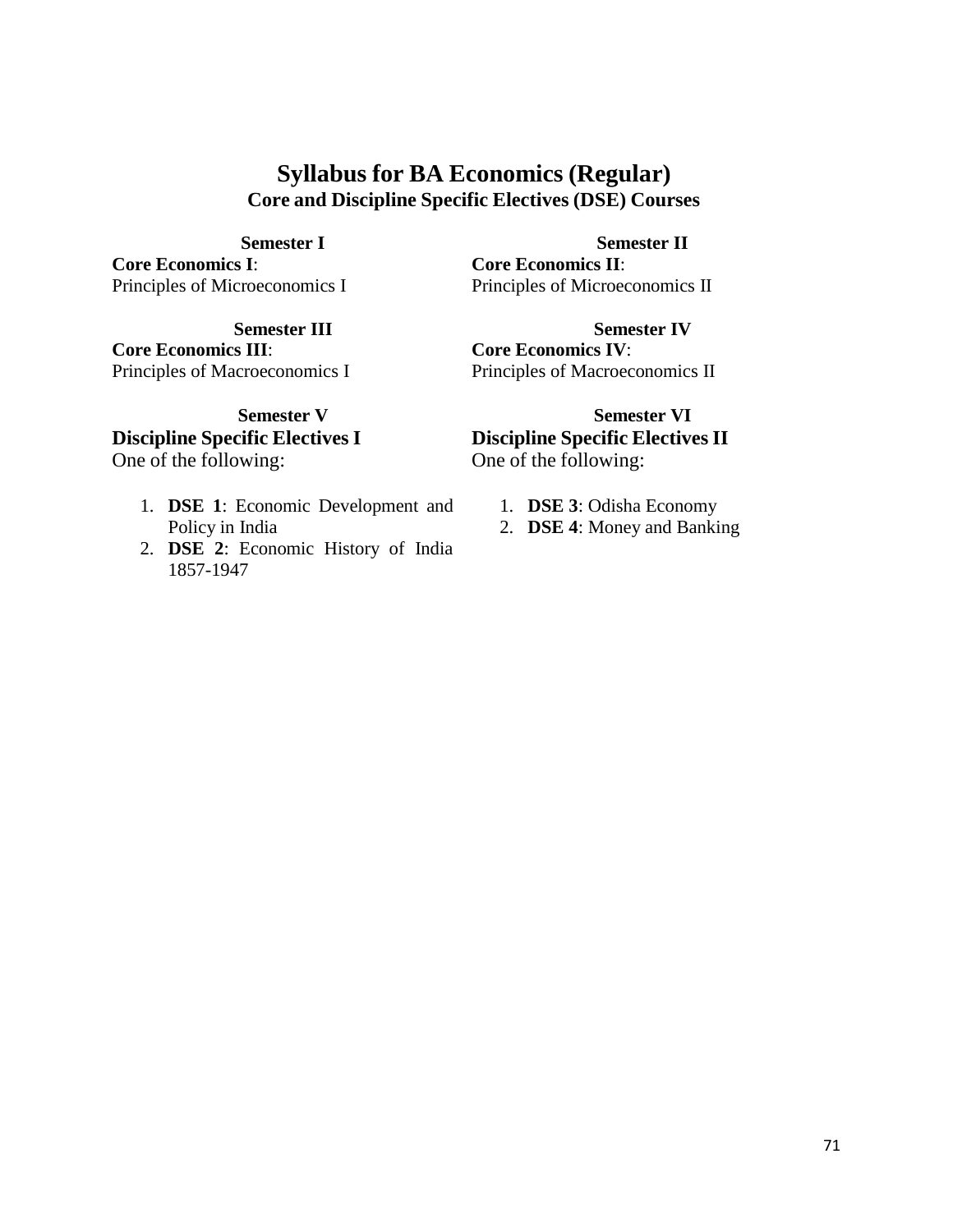### **Core Economics Course 1: INTRODUCTORY MICROECONOMICS**

#### **Course Description**

This course is designed to expose the students to the basic principles of microeconomic theory. The emphasis will be on thinking like an economist and the course will illustrate how microeconomic concepts can be applied to analyze real-life situations.

#### **Module 1: Exploring the subject matter of Economics**

The Ten Principles of Economics: How people make decisions; Working of the economy as a whole; Thinking Like an Economist: The economist as Scientist – The scientific method: Observation, Theory and more observation; Role of assumptions; Economic Models; The economist as a policy advisor; Why economists disagree; Graphs in Economics

#### **Module 2: Supply and Demand: How Markets Work, Markets and Welfare**

The market forces of demand and supply – Markets and competition; The demand curve – Market vs individual demand curve; Shifts in demand curve; The supply curve – Market vs individual supply curve; Shifts in supply curve; Equilibrium between supply and demand and changes there in; Price elasticity of demand and its determinants; Computing price elasticity of demand; Income and cross elasticity of demand; The price elasticity of supply and its determinants; Computing price elasticity of supply; Consumer Surplus and Producer Surplus; Market efficiency and market failure.

#### **Module 3: The Households**

The Budget Constraint; Preferences – representing preferences with indifference curves; Properties of indifference curves; Two extreme examples of indifference curves; Optimisation – Equilibrium; Change in equilibrium due to changes in income, changes in price; Income and substitution effect; Derivation of demand curve; Three applications – Demand for giffen goods, wages and labour supply, Interest rate and household saving.

#### **Module 4: The Firm and Market Structures**

Cost concepts; Production and costs; The various measures of cost – Fixed and variable cost, average and marginal cost; Cost curves and their shapes; Costs in the short run and in the long run; Economies and diseconomies of scale. Firms in competitive markets – What is a competitive market; Profit maximisation and the competitive firm's supply curve; The marginal cost curve and the firm's supply decision; Firm's short-run decision to shut down; Firm's long-run decision to exit or enter a market; The supply curve in a competitive market – short run and long run; Monopoly - Why monopolies arise and public policy towards monopolies

#### **Module 5: The Input Markets**

The demand for labour – The production function and the marginal product of labour; Value of the marginal product of labour and demand for labour; Shifts in labour demand curve; The supply of labour – the trade-off between work and leisure; Shifts in the labour supply curve; Equilibrium in the labour market; Other factors of production: Land and capital; Linkages among factors of production.

- 1. Principles of Economics, Gregory N Mankiw, 6e Cengage Learning India Private Limited, New Delhi
- 2. William A McEachern and Simrit Kaur (2012): *Micro Econ: A South-Asian Perspective*, Cengage Learning India Private Limited, New Delhi.
- 3. Karl E. Case and Ray C. Fair (2007): *Principles of Economics*, 8 th Edition, Pearson Education Inc.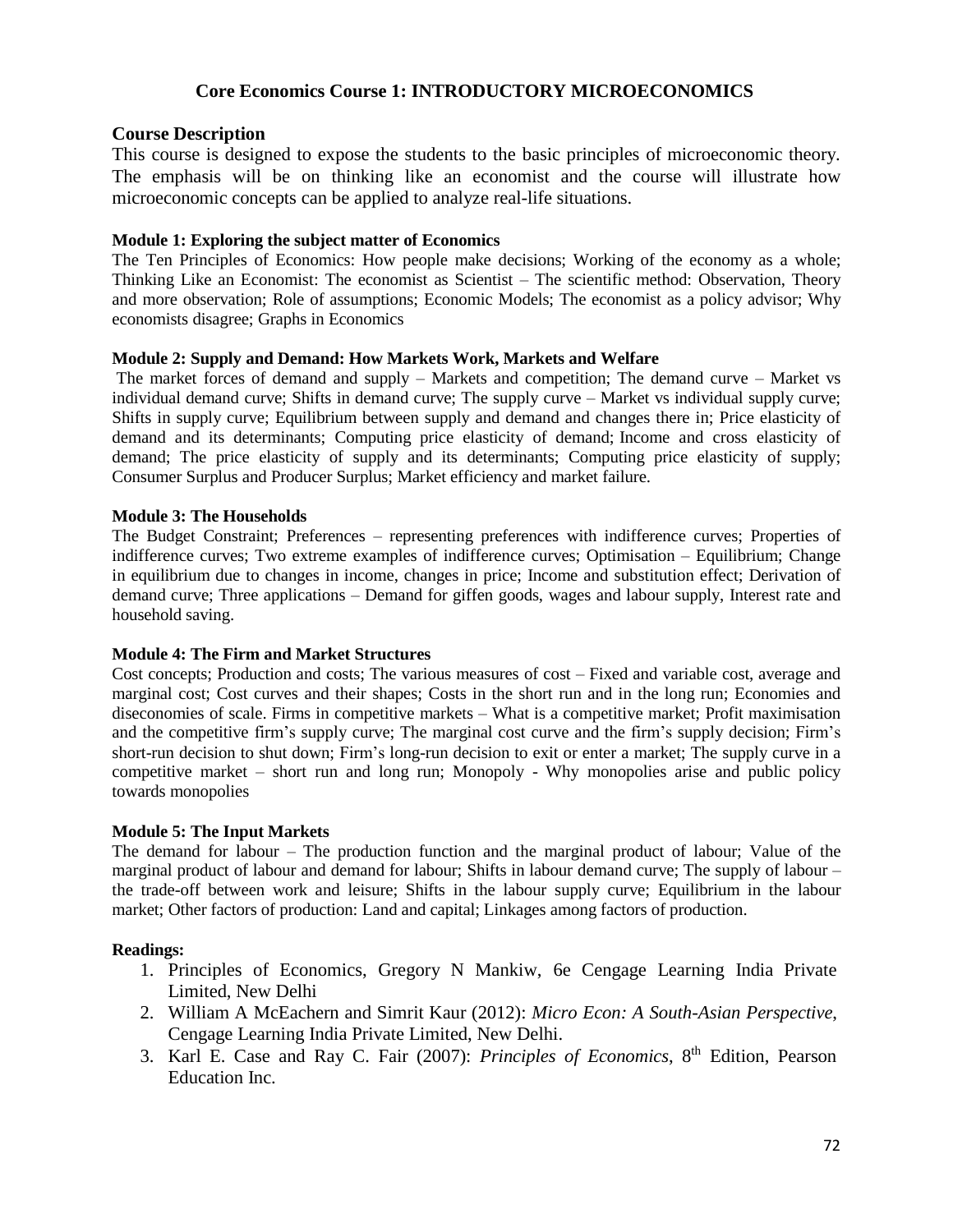### **Core Economics Course 2: MATHEMATICAL METHODS FOR ECONOMICS I**

#### **Course Description**

This is the first of a compulsory two-course sequence. The objective of this sequence is to transmit the body of basic mathematics that enables the study of economic theory at the undergraduate level, specifically the courses on microeconomic theory, macroeconomic theory, statistics and econometrics set out in this syllabus. In this course, particular economic models are not the ends, but the means for illustrating the method of applying mathematical techniques to economic theory in general. The level of sophistication at which the material is to be taught is indicated by the contents of the prescribed textbook.

### **Module I**: **Preliminaries**

Sets and set operations; relations; functions and their properties; Number systems

### **Module II: Functions of one real variable**

Types of functions- constant, polynomial, rational, exponential, logarithmic; Graphs and graphs of functions; Limit and continuity of functions; Limit theorems

### **Module III: Derivative of a function**

Rate of change and derivative; Derivative and slope of a curve; Continuity and differentiability of a function; Rules of differentiation for a function of one variable; Application- Relationship between total, average and marginal functions

### **Module IV: Functions of two or more independent variables**

Partial differentiation techniques; Geometric interpretation of partial derivatives; Partial derivatives in Economics; Elasticity of a function – demand and cost elasticity, cross and partial elasticity

#### **Module V**: **Matrices and Determinants**

Matrices: concept, types, matrix algebra, transpose, inverse, rank; Determinants: concept, properties, solving problems using properties of determinants, solution to a system of equations - Crammer's rule and matrix inversion method.

- 1. K. Sydsaeter and P. J. Hammond (2002): *Mathematics for Economic Analysis*. Pearson Educational Asia
- *2.* A. C. Chiang and K. Wainwright (2005): *Fundamental Methods of Mathematical Economics*, McGraw Hill International Edition.
- 3. T. Yamane (2012): *Mathematics for Economists*, Prentice-Hall of Ind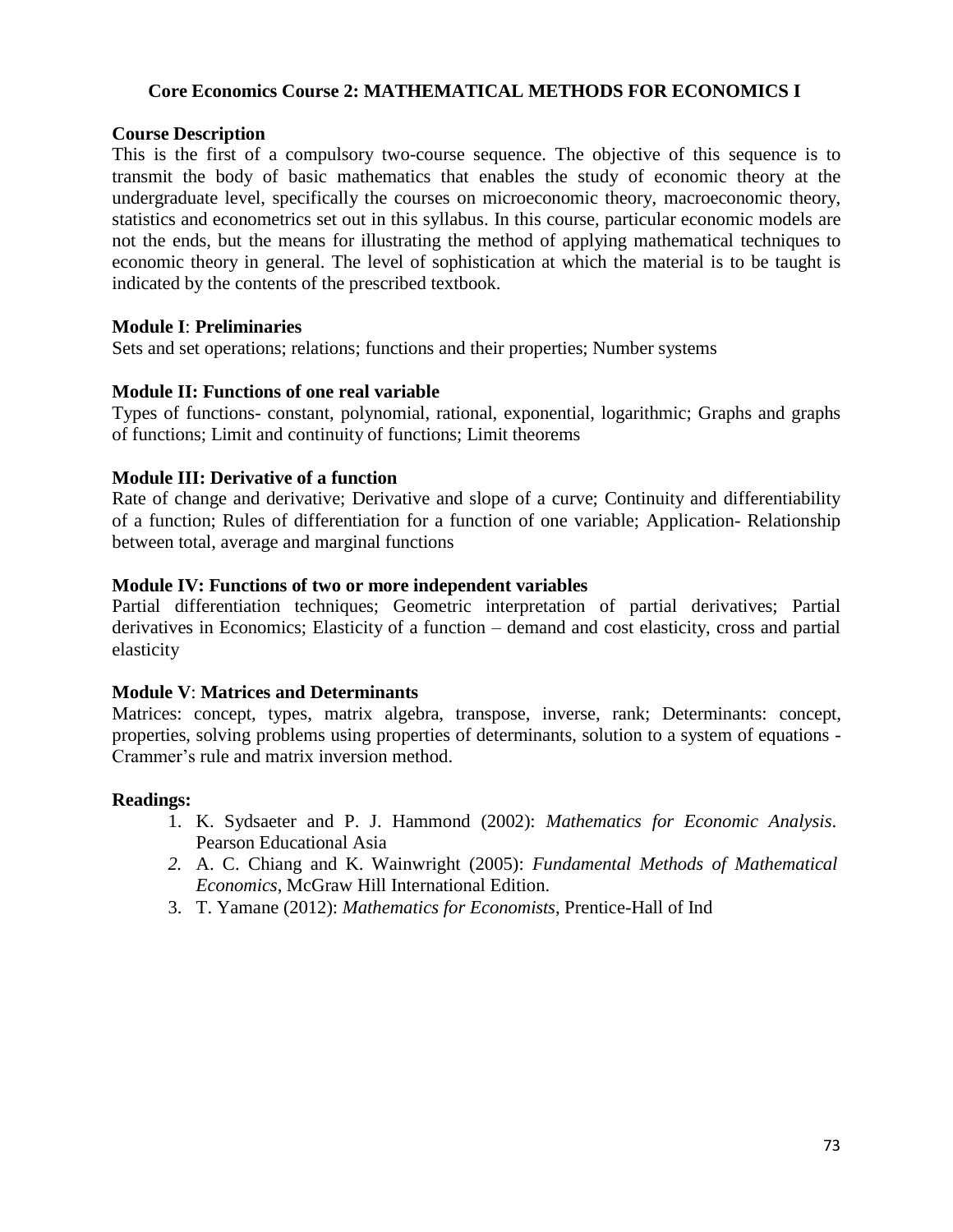#### **Core Economics Course 3: INTRODUCTORY MACROECONOMICS**

#### **Course Description**

This course aims to introduce the students to the basic concepts of Macroeconomics. Macroeconomics deals with the aggregate economy. This course discusses the preliminary concepts associated with the determination and measurement of aggregate macroeconomic variable like savings, investment, GDP, money, inflation, and the balance of payments.

#### **Module I: Basic Concepts**

Macro vs. Micro Economics; Why Study Macroeconomics? Limitations of Macroeconomics ; Stock and Flow variables, Equilibrium and Disequilibrium, Partial and General Equilibrium Statics – Comparative Statics and Dynamics ; National Income Concepts – GDP, GNP, NDP and NNP at market price and factor cost; Personal Income and Disposable personal Income; Real and Nominal GDP

#### **Module II: Measurement of Macroeconomic Variables**

Output, Income and Expenditure Approaches ; Difficulties of Estimating National Income; National Income Identities in a simple 2- sector economy and with government and foreign trade sectors; Circular Flows of Income in 2, 3 and 4-sector; economies; National Income and Economic Welfare ; Green Accounting.

#### **Module III: Money**

Evolution and Functions of Money, Quantity Theory of Money – Cash Transactions, Cash Balances and Keynesian Approaches, Value of Money and Index Number of Prices

#### **Module IV: Inflation, Deflation, Depression and Stagflation**

Inflation – Meaning, Causes, Costs and Anti-Inflationary Measures; Classical, Keynesian, Monetarist and Modern Theories of Inflation, Deflation- Meaning, Causes, Costs and Anti-Deflationary Measurers, Depression and Stagflation; Inflation vs. Deflation

#### **Module V: Determination of National Income**

The Classical Approach - Say's Law, Theory of Determination of Income and Employment with and without saving and Investment; Basics of Aggregate Demand and Aggregate Supply and Consumption- Saving – Investment Functions, The Keynesian Approach – Basics of Aggregate Demand and Aggregate Supply and Consumption, Saving, Investment Functions; The Principle of Effective Demand; Income Determination in a Simple 2-Sector Model; Changes in Aggregate Demand and Income- The Simple Investment Multiplier; Income Determination in a 3-Sector Model with the Government Sector and Fiscal Multipliers

- 1. N. Gregory Mankiw (2010): *Macroeconomics*, 7th edition, Cengage Learning India Private Limited, New Delhi
- 2. Richard T. Froyen (2005): *Macroeconomics*, 2<sup>nd</sup> Edition, Pearson Education Asia, New Delhi.
- 3. Errol D'Souza (2009): *Macroeconomics*, Pearson Education Asia, New Delhi.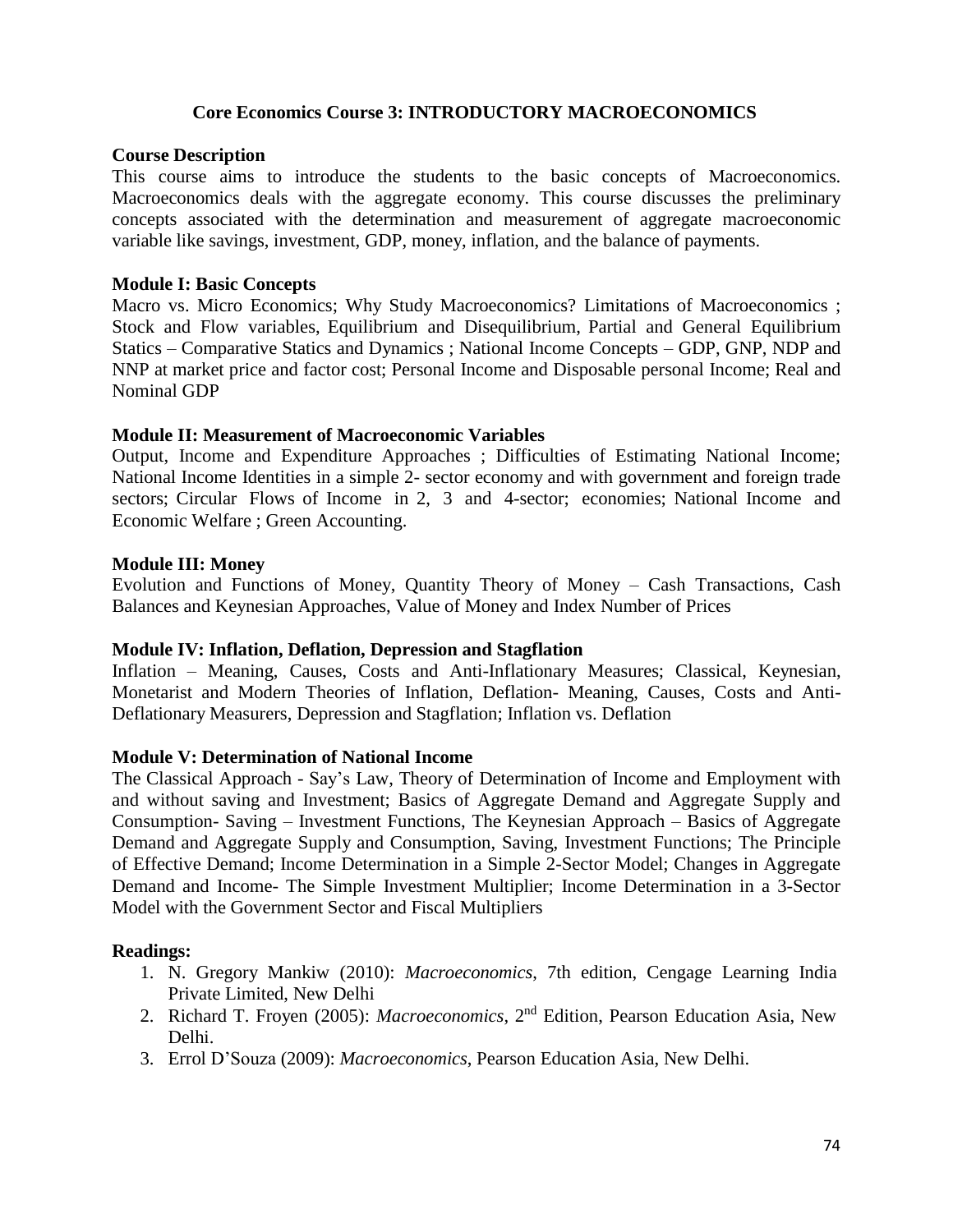### **Core Economics Course 4: MATHEMATICAL METHODS FOR ECONOMICS II**

#### **Course Description**

This course is the second part of a compulsory two-course sequence. This part is to be taught in Semester II following the first part in Semester I. The objective of this sequence is to transmit the body of basic mathematics that enables the study of economic theory at the undergraduate level, specifically the courses on microeconomic theory, macroeconomic theory, statistics and econometrics set out in this Syllabus. In this course, particular economic models are not the ends, but the means for illustrating the method of applying mathematical techniques to economic theory in general. The level of sophistication at which the material is to be taught is indicated by the contents of the prescribed textbook.

### **Module I**: **Linear models:**

Input- Output Model: Basic concepts and structure of Leontief's open and static Input-Output model; solution for equilibrium output in a three industry model; The closed model - concept

### **Module II: Second and higher order derivatives:**

Technique of higher order differentiation; Interpretation of second derivative; Second order derivative and curvature of a function; Concavity and convexity of functions; Points of inflection

### **Module III**: **Differentials and total derivatives:**

Differentials and derivatives; Total differentials; Rules of differentials; Total derivatives; Derivatives of implicit functions

### **Module IV: Single and multivariable optimisation:**

Optimum values and extreme values; Relative maximum and minimum; Necessary versus sufficient conditions - First and Second derivative tests; First and second order condition for extremum of multivariable functions; Convex functions and convex sets

#### **Module V: Optimisation with Equality Constraints:**

Effects of a constraint; Finding stationary value – Lagrange-Multiplier method (Two variable single constraint case only): First and second order condition; The Bordered Hessian determinant.

- 1. K. Sydsaeter and P. J. Hammond (2002): *Mathematics for Economic Analysis*. Pearson Educational Asia
- *2.* A. C. Chiang and K. Wainwright (2005): *Fundamental Methods of Mathematical Economics*, McGraw Hill International Edition.
- 3. T. Yamane (2012): *Mathematics for Economists*, Prentice-Hall of India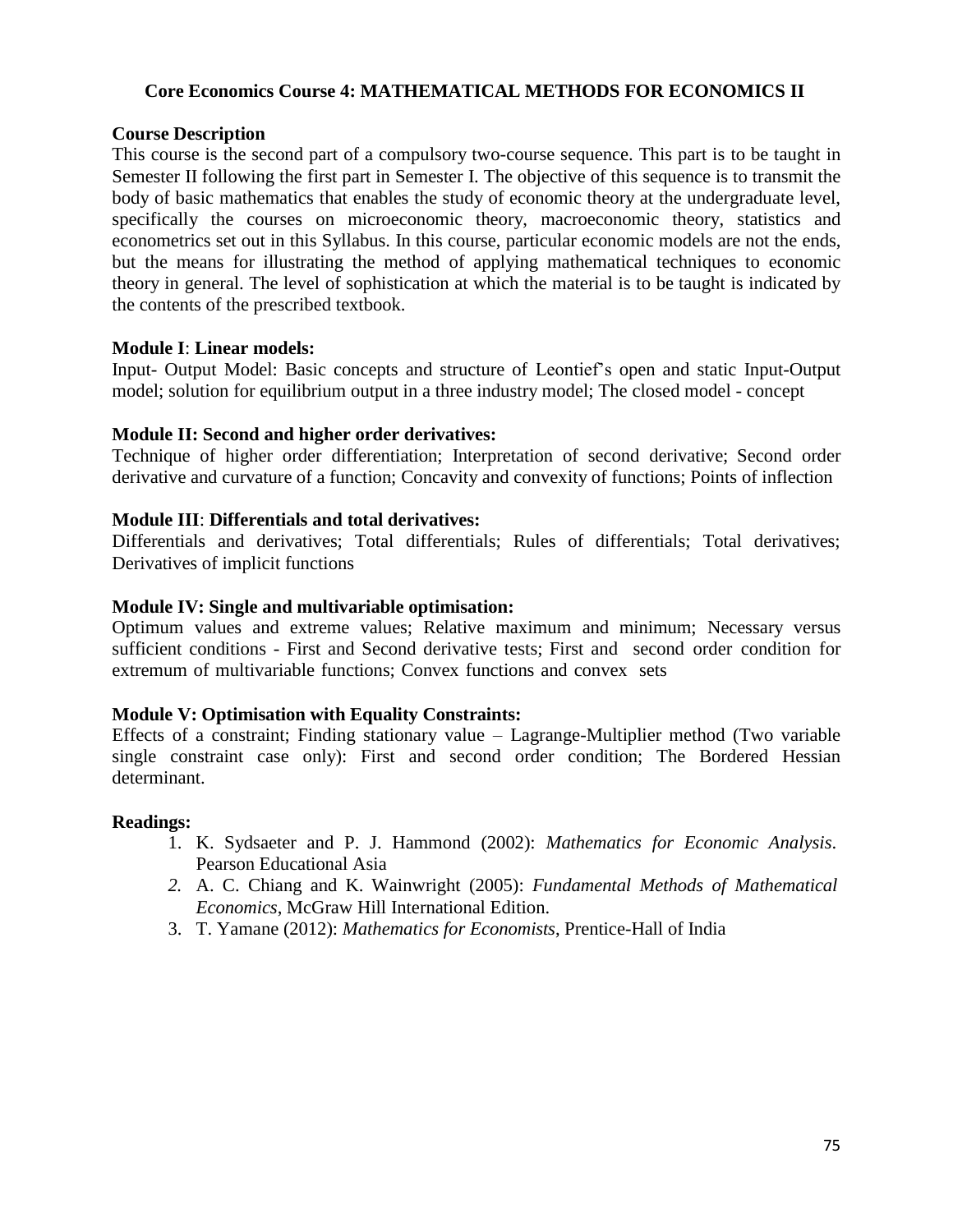#### **Core Economics Course 5: MICROECONOMICS I**

#### **Course Description**

The course is designed to provide a sound training in microeconomic theory to formally analyze the behaviour of individual agents. Since students are already familiar with the quantitative techniques in the previous semesters, mathematical tools are used to facilitate understanding of the basic concepts; this course looks at the behaviour of the consumer and the producer and also covers the behaviour of a competitive firm.

#### **Module I: Consumer Theory I**

The market – Constructing a model; Optimisation and equilibrium; The demand curve and the supply curve; Market Equilibrium; The budget constraint and budget set; Changes in budget line; Effect of taxes, subsidy and rationing on budget set; Consumer Preferences – Indifference curves; Case of perfect substitutes, complements, neutrals, satiation, discreet goods; The marginal rate of substitution; Utility – Cardinal utility; Marginal utility and MRS; Optimal choice and consumer demand; Estimating Utility Functions; Implications of the MRS condition; Choosing taxes; Demand – Normal and inferior goods; Income Offer Curve and Engel Curve; Ordinary goods and Giffen goods; The Offer Curve and the demand Curve; The inverse demand function.

#### **Module II: Consumer Theory II**

The Substitution and Income Effects; Sign of Substitution Effect- Slutsky Approach: The Total Change in Demand; Rates of Change; The Law of Demand; Another Substitution Effect; Compensated Demand Curves; Consumer's Surplus – Demand for a discrete good; Constructing utility from demand; Other interpretations of consumer's surplus; Interpreting the change in consumer's surplus; Producer's surplus; Calculating gains and losses

#### **Module III: Production Theory**

Marginal Productivity, Isoquant Maps and the Rate of Technical Substitution, Production with One Variable Input (labour) and with Two-Variable Inputs, Returns to Scale, Four Simple Production Function (Linear, Fixed Proportions, Cobb-Duglas, CES), Technical Progress

#### **Module IV: Cost Functions**

Definition of Costs, Cost Functions and its Properties, Shift in Cost Curves, Cost in the Short-Run and Long-Run, Long-Run versus Short-Run Cost Curves, Production with Two Outputs – Economies of Scope

#### **Module V: Profit Maximisation**

The Nature and Behaviour of Firms, Profit Maximization, Marginal Revenue, Short-Run Supply by Price-Taking Firm, Profit Functions and its Properties

- 1. C. Snyder and W. Nicholson (2012): Microeconomic Theory: Basic Principles and Extensions, 11<sup>th</sup> Edition, Cengage Learning, Delhi, India.
- 2. R. S. Pindyck, D. N. Rubinfeld and P. L. Meheta (2009): Microeconomics,  $7<sup>th</sup>$  Edition, Pearson, New Delhi.
- **3.** H. R. Varian (2010): Intermediate Microeconomics: A Modern Approach, 8<sup>th</sup> Edition, W.W. Norton and Company/Affiliated East-West Press (India). The workbook by Varian and Bergstrom may be used for problems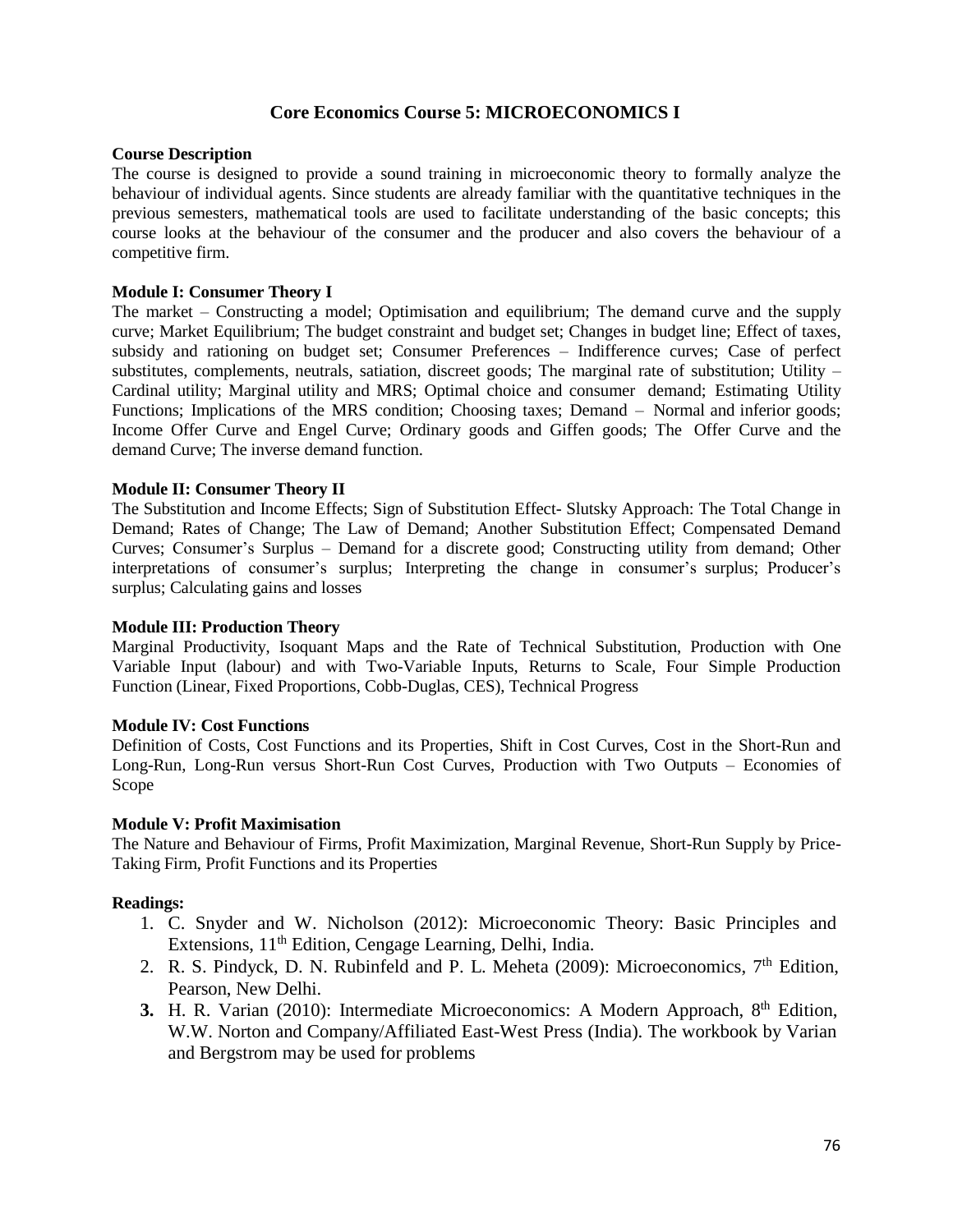#### **Core Economics Course 6: MACROECONOMICS I**

#### **Course Description**

This course introduces the students to formal modelling of a macro-economy in terms of analytical tools. It discusses various alternative theories of output and employment determination in a closed economy in the short run as well as medium run, and the role of policy in this context. It also introduces the students to various theoretical issues related to an open economy.

#### **Module I: Consumption Function**

Consumption – Income Relationship, Propensities to Consume and the Fundamental Psychological Law of Consumption; Implications of Keynesian Consumption Function; Factors Influencing Consumption Function; Measures to Raise Consumption Function; Absolute, Relative, Permanent and Life – Cycle Hypotheses

#### **Module II: Investment Function**

Autonomous and Induced Investment, Residential Investment and Inventory Investment, Determinants of Business Fixed Investment, Decision to Invest and MEC, Accelerator and MEI Theories of Investment, Accelerator and profit theories

#### **Module III: Demand for and Supply of Money**

Demand for Money – Classical, Neoclassical and Keynesian Approaches, The Keynesian Liquidity Trap and its Implications, Supply of Money – Classical and Keynesian Approaches, The Theory of Money Supply Determination and Money Multiplier, Measures of Money Supply in India

#### **Module IV: Aggregate Demand and Aggregate Supply**

Derivation of Aggregate Demand and Aggregate Supply Curves in the IS-LM Framework; Nature and Shape of IS and LM curves; Interaction of IS and LM curves and Determination of Employment, Output, Prices and Investment; Changes in IS and LM curves and their Implications for Equilibrium

#### **Module V: Inflation, Unemployment and Expectations, and Trade Cycles**

Inflation – Unemployment Trade off and the Phillips Curve – Short run and Long run Analysis; The Policy Ineffectiveness Debate; Meaning and Characteristics of Trade Cycles; Hawtrey's Monetary Theory, Hayek's Over-investment Theory and Keynes' views on Trade Cycles

- 1. N. Gregory Mankiw (2010): *Macroeconomics*, 7th edition, Cengage Learning India Private Limited, New Delhi
- 2. Richard T. Froyen (2005): *Macroeconomics*, 2<sup>nd</sup> Edition, Pearson Education Asia, New Delhi.
- 3. Errol D'Souza (2009): *Macroeconomics*, Pearson Education Asia, New Delhi.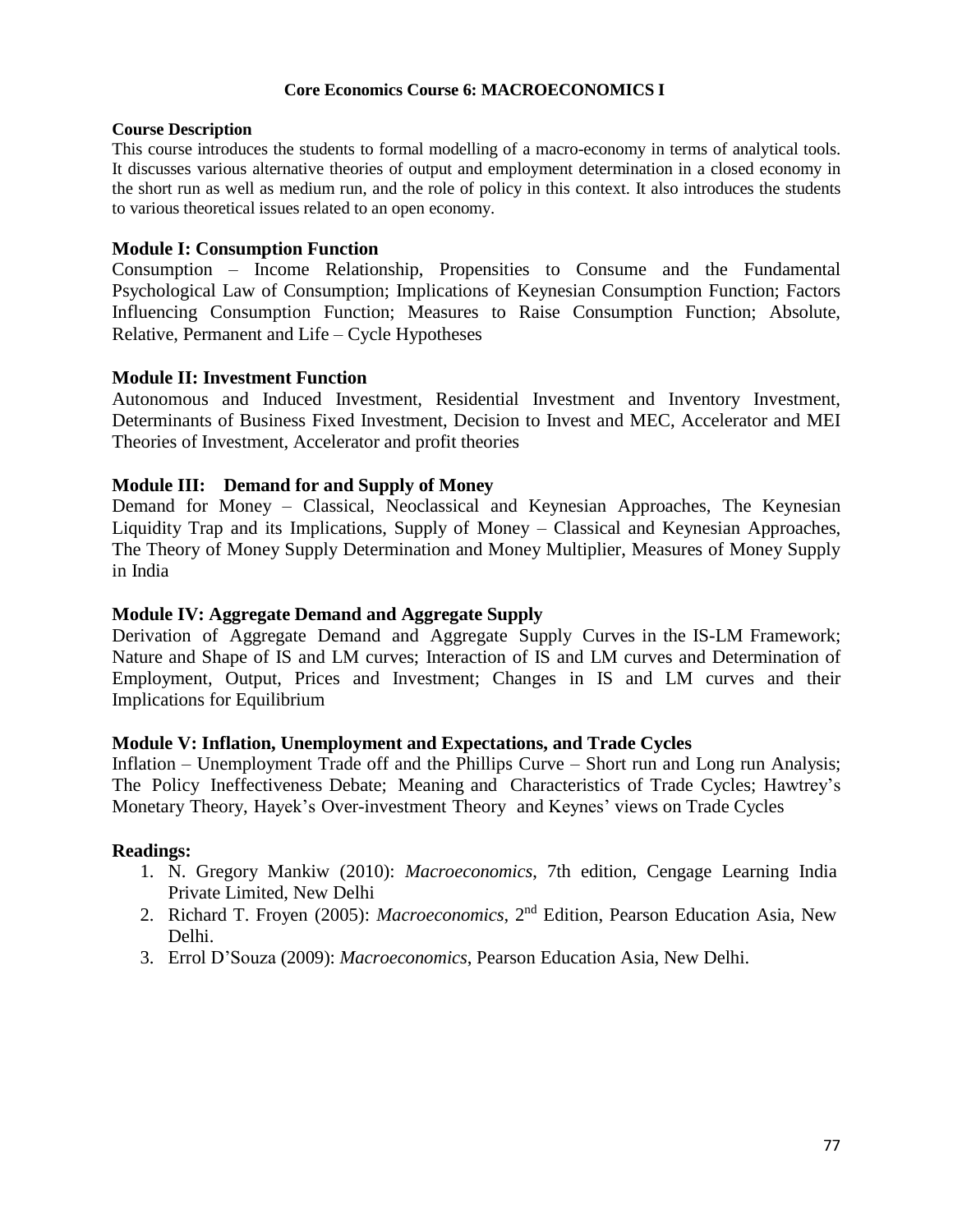#### **Core Economics Course 7: STATISTICAL METHODS FOR ECONOMICS**

#### **Course Description**

This is a course on statistical methods for economics. It begins with some basic concepts and terminology that are fundamental to statistical analysis and inference. It is followed by a study and measure of relationship between variables, which are the core of economic analysis. This is followed by a basic discussion on index numbers and time series. The paper finally develops the notion of probability, followed by probability distributions of discrete and continuous random variables and introduces the most frequently used theoretical distribution, the Normal distribution.

#### **Module I**: **Data Collection and measures of central tendency and dispersion**

Basic concepts: population and sample, parameter and statistic; Data Collection: primary and secondary data, methods of collection of primary data; Presentation of Data: frequency distribution; cumulative frequency; graphic and diagrammatic representation of data; Measures of Central Tendency: mean, median, mode, geometric mean, harmonic mean, their relative merits and demerits; Measures of Dispersion: absolute and relative - range, mean deviation, standard deviation, coefficient of variation, quartile deviation, their merits and demerits; Measures of skewness and kurtosis.

#### **Module II: Correlation Analysis**

Correlation: scatter diagram, sample correlation coefficient - Karl Pearson's correlation coefficient and its properties, probable error of correlation coefficient, Spearman's rank correlation coefficient, partial and multiple correlation.

#### **Module III**: **Regression Analysis**

Two variable linear regression analysis - estimation of regression lines (Least square method) and regression coefficients - their interpretation and properties, standard error of estimate

#### **Module IV: Time Series and Index Number**

Time Series: definition and components, measurement of trend- free hand method, methods of semi-average, moving average and method of least squares (equations of first and second degree only), measurement of seasonal component; Index Numbers: Concept, price relative, quantity relative and value relative; Laspeyer's and Fisher's index, family budget method, problems in construction and limitations of index numbers, test for ideal index number.

#### **Module V: Probability theory**

Probability: Basic concepts, addition and multiplication rules, conditional probability; Random variables and their probability distribution; Mathematical expectations; Theoretical Distribution: normal distribution - Properties and uses, problems using area under standard normal curve

#### **Recommended books:**

- 1. Jay L. Devore (2010): *Probability and Statistics for Engineering and the Sciences,* Cengage learning, 2010.
- 2. S. C. Gupta (): *Fundamentals of Statistics*, Himalaya Publishing House, Delhi
- **3.** Murray R. Speigel (): *Theory & Problems of Statistics*, Schaum's publishing Series.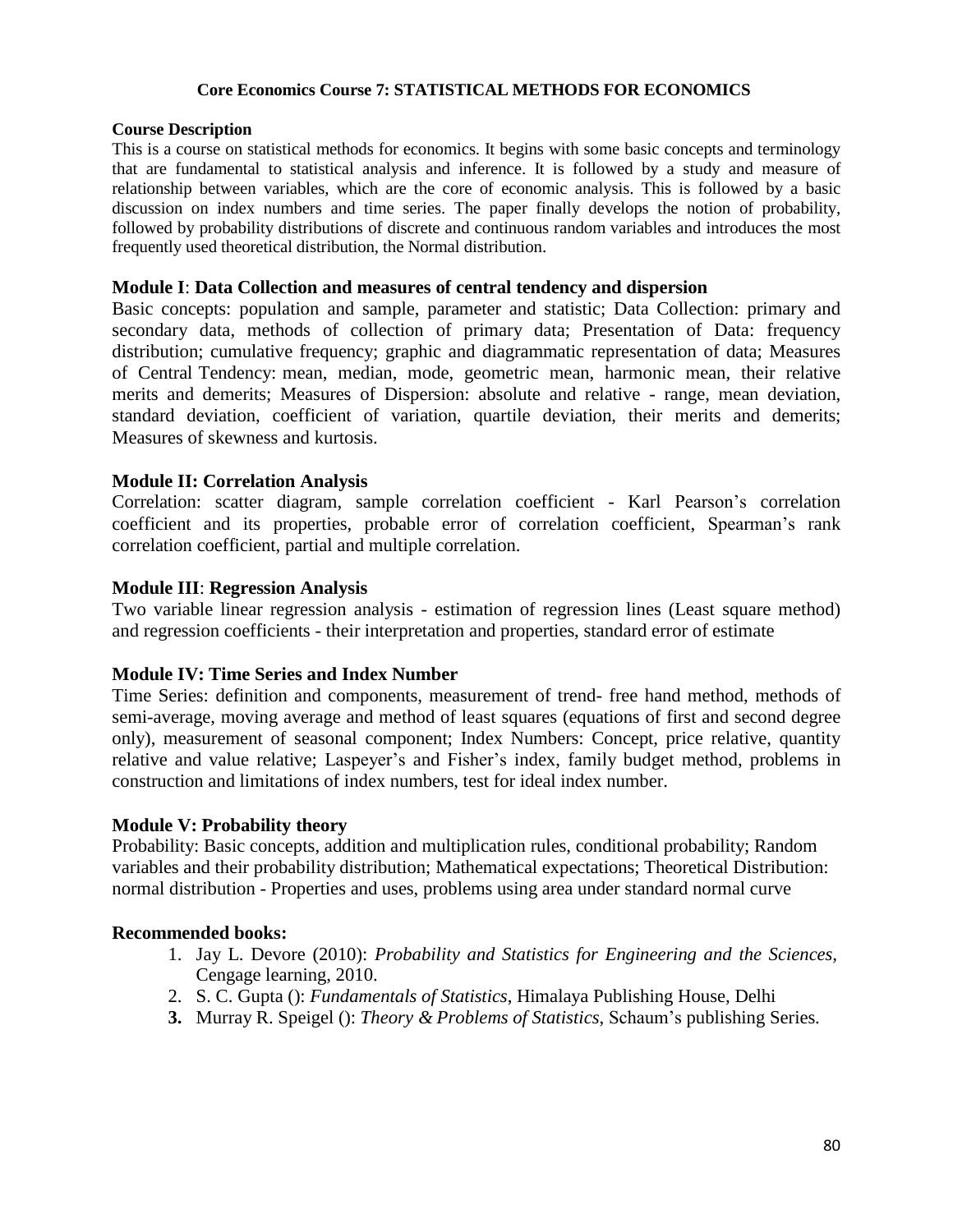### **Core Economics Course 8: MICROECONOMICS II**

#### **Course Description**

This course is a sequel to Microeconomics I. The emphasis will be on giving conceptual clarity to the student coupled with the use of mathematical tools and reasoning. It covers Market, general equilibrium and welfare, imperfect markets and topics under information economics.

#### **Module I: Firm Supply and Equilibrium**

Market Environments; Pure competition ; Supply decision of a competitive firm and Exceptions; Inverse Supply Function; Profits and Producer's Surplus; Long Run Supply Curve of a Firm; Long Run Average Costs; Short Run and Long Run Industry Supply; Industry Equilibrium in Short and Long Run; Meaning of Zero Profits; Economic Rent.

#### **Module II: General equilibrium, efficiency and welfare**

The Edgeworth Box; Trade; Pareto Efficient Allocations; Existence of equilibrium and efficiency; The Welfare Theorems and their implications; The Firm; Production and the Welfare Theorems ; Production possibilities, comparative advantage and Pareto efficiency

#### **Module III: Monopoly**

Barriers to Entry, Profit Maximization and Output Choice, Monopoly and resource Allocation, Monopoly, Product Quality and Durability, Price Discrimination, Second Degree Price Discrimination through Price Schedules, Regulation of Monopoly, Dynamic Views of Monopoly

#### **Module IV: Oligopoly**

Oligopoly – Choosing a strategy; Quantity leadership – Problems of the follower and the leader; Price leadership; Comparing quantity leadership and price leadership; Simultaneous Quantity Setting; Example of Cournot Equilibrium; Simultaneous Price Setting; Collusion

#### **Module V: Game Theory**

The Payoff Matrix of a Game; Nash Equilibrium; Mixed Strategies ;The Prisoner's Dilemma; Enforcing a cartel;;A Game of entry deterrence.

- 1. C. Snyder and W. Nicholson (2012): Microeconomic Theory: Basic Principles and Extensions,  $11<sup>th</sup>$  Edition, Cengage Learning, Delhi, India.
- 2. R. S. Pindyck, D. N. Rubinfeld and P. L. Meheta (2009): Microeconomics,  $7<sup>th</sup>$  Edition, Pearson, New Delhi.
- 3. H. R. Varian (2010): Intermediate Microeconomics: A Modern Approach, 8<sup>th</sup> Edition, W.W. Norton and Company/Affiliated East-West Press (India). The workbook by Varian and Bergstrom may be used for problems.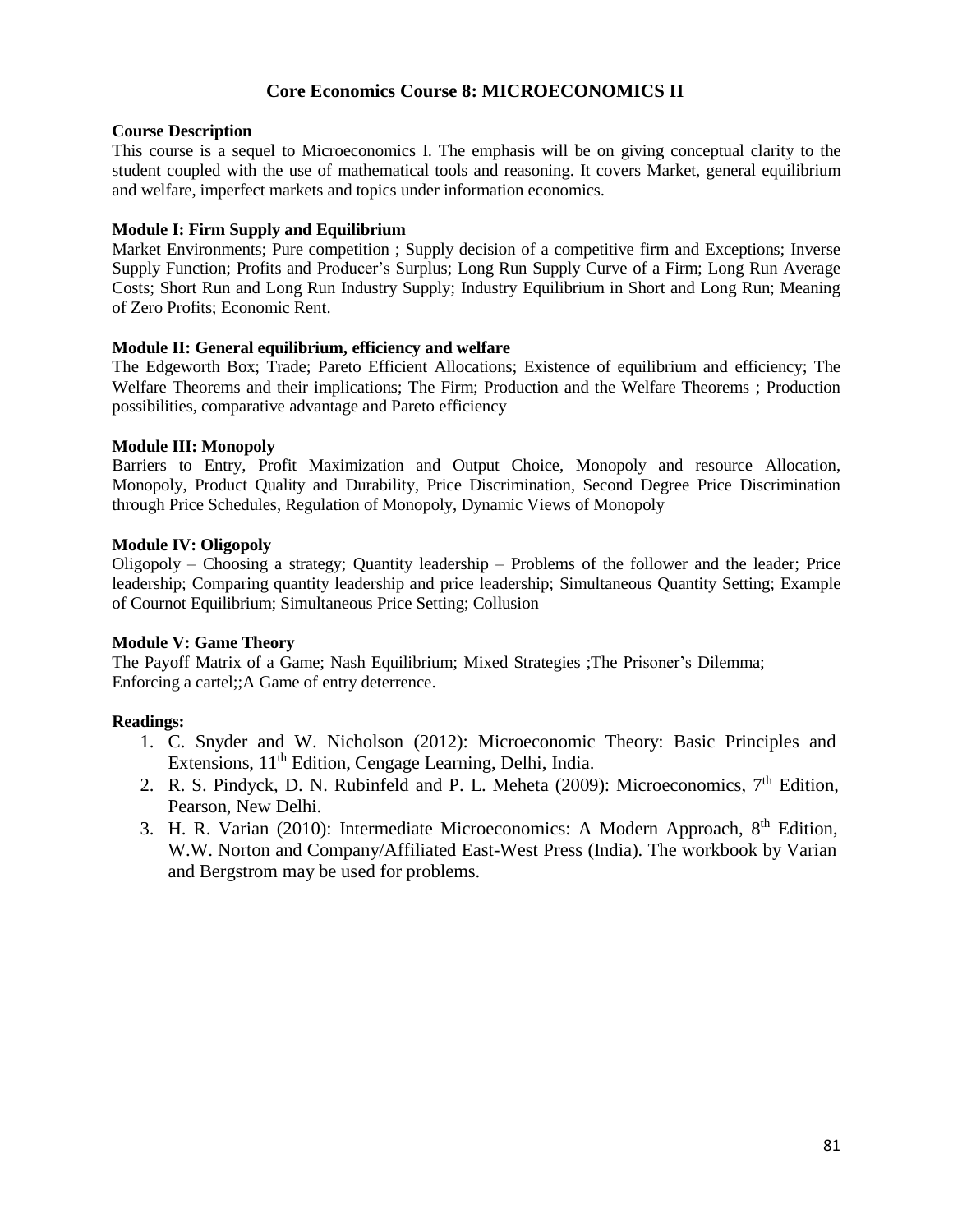#### **Core Economics Course 9: MACROECONOMICS II**

#### **Course Description**

This course is a sequel to Macroeconomics I. In this course, the students are introduced to the long run dynamic issues like growth and technical progress. It also provides the micro-foundations to the various aggregative concepts used in the previous course.

#### **Module I: Financial Markets and Reforms**

Features of Financial Markets, Functions of Financial Markets, Banks and Financial Markets, Risk and Supply of Credit, The Determination of Banks Asset Portfolio, Financial Repression and Major Financial Sector Reforms in India, Lessons from the Global Financial Crisis and the Policy Response in India

#### **Module II: Open Economy Macroeconomics**

Balance of payments- Concept, Equilibrium and Disequilibrium, Measures to Correct Disequilibrium, Determination of Foreign Exchange Rate- the PPP Theory and its Implications, Fixed vs. Flexible Exchange Rates, The Short-run open economy Model, the basic Mundell-Fleming Model. International Financial Markets

#### **Module III: Modelling Economic Growth**

The Basic Harrod- Domar Model, Joan Robinson and the Golden Rule of Capital Accumulation, The Basic Solow Model, Theory of Endogenous Growth – the Rudimentary A-K Model

#### **Module IV: Macroeconomic Policy**

The Goals of Macroeconomic Policy and of Policy Makers, The Budget and Automatic Fiscal Stabilisers, The Doctrine of Balanced Budget and Keynesian Objections; Concepts of Budget, Revenue and Fiscal Deficits, Fiscal Policy: Objectives and Limits to Discretionary Policy, The Crowding –Out Hypothesis and the Crowding – in Controversy Meaning, Scope and Objectives of Monetary Policy, Instruments of Monetary Policy, the Transmission Mechanism of Monetary Policy, Rules vs. Discretion in Monetary Policy, Implications of Targeting the Interest Rate, Limits to Monetary Policy

#### **Module V: Schools of Macroeconomic Thought and the Fundamentals of Macroeconomic Theory and Policy**

Classics, Keynes, Monetarists, New Classicals and New Keynesians: (i) Keynes vs. the Classics – Aggregate Demand and Aggregate Supply, Underemployment Equilibrium and Wage Price Flexibility, (ii) Monetarists and Friedman's Reformulation of Quantity Theory, Fiscal and Monetary Policy: Monetarists vs. Keynesians, (iii) The New Classical View of Macroeconomics and the Keynesian Counter critique,

- 1. N. Gregory Mankiw (2010): *Macroeconomics*, 7th edition, Cengage Learning India Private Limited, New Delhi
- 2. Richard T. Froyen (2005): *Macroeconomics*, 2<sup>nd</sup> Edition, Pearson Education Asia, New Delhi.
- 3. Errol D'Souza (2009): *Macroeconomics*, Pearson Education Asia, New Delhi.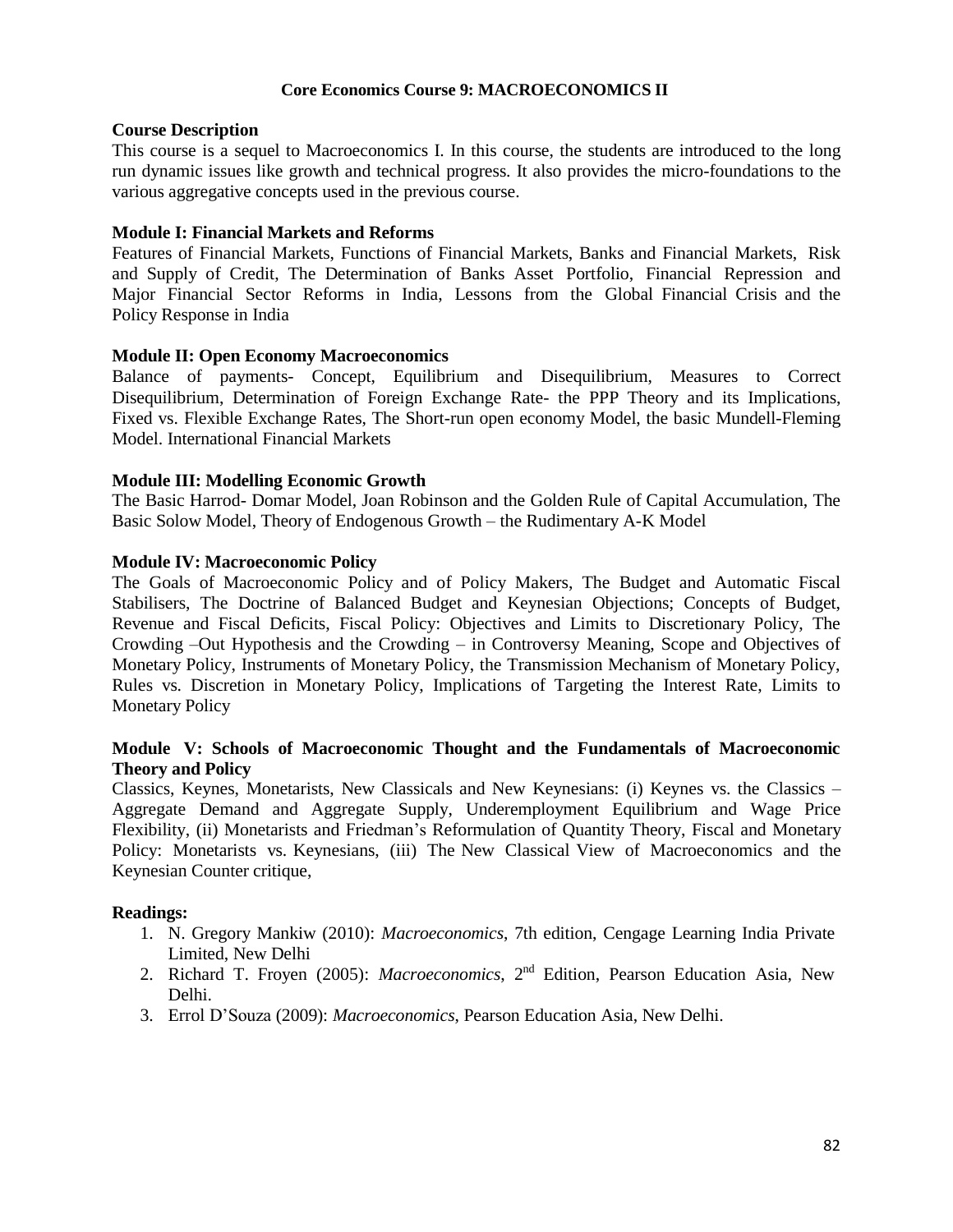### **Core Economics Course 10: Public Economics**

#### **Course Description**

Public economics is the study of government policy from the points of view of economic efficiency and equity. The paper deals with the nature of government intervention and its implications for allocation, distribution and stabilization. Inherently, this study involves a formal analysis of government taxation and expenditures. The subject encompasses a host of topics including public goods, market failures and externalities.

#### **Module I: Introduction to public finance**

Public Finance: meaning and scope, distinction between public and private finance; public good verses private good; Principle of maximum social advantage; Market failure and role of government;

#### **Module II: Public Expenditure**

Meaning, classification, principles, cannons and effects, causes of growth of public expenditure, Wagner's law of increasing state activities, Peacock-Wiseman hypotheses

### **Module III: Public Revenue**

Sources of Public Revenue; Taxation - meaning, cannons and classification of taxes, impact and incidence of taxes, division of tax burden, the benefit and ability to pay approaches, taxable capacity, effects of taxation, characteristics of a good tax system, major trends in tax revenue of central and state governments in India

### **Module III: Public Budget**

Public Budget: kinds of budget, economic and functional classification of the budget; Balanced and unbalanced budget; Balanced budget multiplier; Budget as an instrument of economic policy.

#### **Module V: Public Debt**

Sources, effects, debt burden – Classical, Ricardian and other views, shifting - intergenerational equity, methods of debt redemption, debt management, tax verses debt;

- 1. J. Hindriks and G. Myles (2006): *Intermediate Public Economics*, MIT Press.
- 2. R. A. Musgrave and P. B. Musgave (1989): *Public Finance in Theory and Practices.* McGraw Hill
- 3. B. P. Herber (1975): *Modern Public Finance*.
- 4. B. Mishra (1978): *Public Finance*, Macmillan India limited.